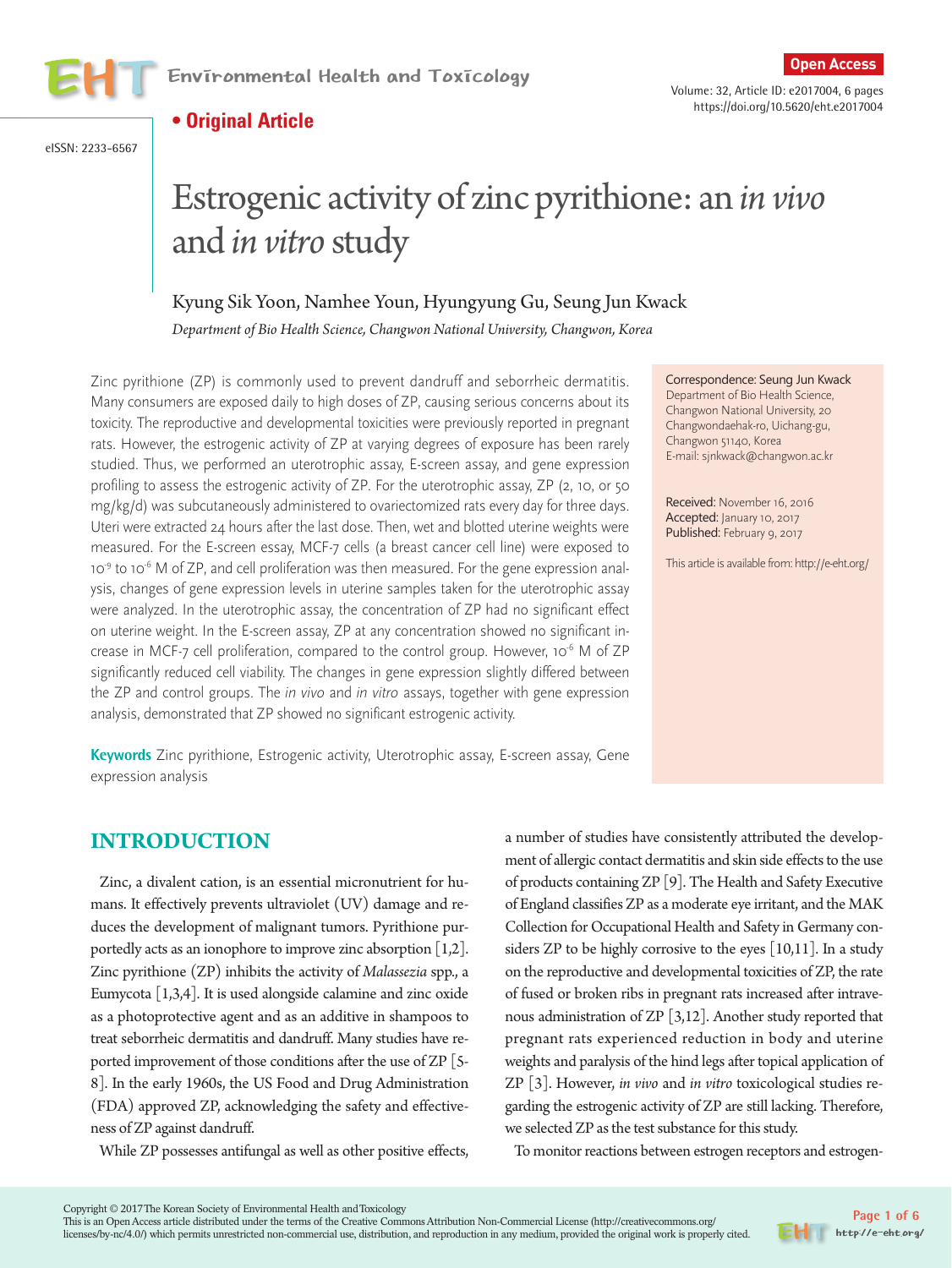ic chemicals, an uterotrophic assay in rats can be performed by eliminating their endogenous estrogen, exposing them to estrogenic chemicals, and then measuring their uterine weights. Immature and ovariectomized rats are commonly used in this assay [13-15] as recommended by the Organization for Economic Cooperation and Development (OECD), and Environmental Protection Agency (EPA), Endocrine Disruptor Screening and Testing Advisory Committee of US. An E-screen assay measures the increase in proliferation of MCF-7 cells (a breast cancer cell line) to analyze the estrogenic activity of chemicals. Proliferation of MCF-7 cells accounts for an increase in mitotic activity in rodent endometrium [16]. Also, to examine molecular signatures associated with ZP, we performed gene expression profiling of uterine samples from ZP-administrated and estrogen-administrated rats and then identified the genes and also cellular processes affected by ZP and estrogen. The comparison of such genes and cellular processes would show how the effects of ZP and estrogen in uterus were shared at the molecular and cellular process levels [17]. Therefore, all these results can provide critical information regarding whether ZP has the estrogenic activity.

# **METHODS**

#### Uterotrophic Assay

ZP (CAS No. 13463-41-7) was purchased from Tokyo Chemical Industry Co. (TCI; Tokyo, Japan). 17β-Estradiol (E2; CAS No. 50-28-2), used for the positive control, was purchased from Sigma-Aldrich (St. Louis, MO, USA). Corn oil (CAS No. 8001- 30-7), used as a solvent, was purchased from Sigma Life Science (St. Louis, MO, US). Five-week-old Sprague-Dawley (SD) female rats weighing approximately  $120 \pm 10$  g were purchased from Samtako (Osan, Korea).

The rats were allocated to one of five groups: a control group (corn oil), positive control group (10 µg/kg E2), low dose ZP group (2 mg/kg), medium dose ZP group (10 mg/kg), and high dose ZP group (50 mg/kg). Six rats were randomly selected from each of the five groups and placed into cages filled with straw (2 rats per cage). They were raised in a specific pathogen free state in the Laboratory Research Center of Busan University. All rats were freely fed irradiated food (Purina, Seongnam, Korea) and water. The rearing temperature was maintained at  $22 \pm 1^{\circ}$ C with relative humidity at  $50 \pm 5\%$ , and the light was alternately maintained according to a 12 hours light cycle (8 am to 8 pm).

For twelve days following their arrival in the lab, the rats adapted and acclimatized to the lab environment. Ovariectomy was performed after this 12-day period. Two weeks after recovery from surgery (as recommended by the OECD [13]), we subcutaneously administered ZP diluted in the corn oil solvent to the

ovariectomized rats at the same time every day for three days. During the administration period, the dosages (2, 10, or 50 mg/ kg/d) were calculated daily from the weight measurements of the rats. The dose volume was set at 5 mL/kg regardless of the test substance being administered. The control group received only corn oil, while the E2 positive control group received subcutaneous injections of 10  $\mu$ g/kg E2 diluted in corn oil [18]. The rats were euthanized 24 -hour after the final dose in the order that they received the test substances. The euthanized rats were weighed, and their wet and blotted uterine weights were measured. When necessary, uterine samples were fixed on 10% formalin and liquid nitrogen for microstructure observation and gene expression profiling.

#### E-screen Assay

ZP was purchased from TCI, and E2, used for the positive control, was purchased from Sigma-Aldrich. Dimethyl sulfoxide (DMSO), used as a solvent, was purchased from Life Technologies (Carlsbad, CA, USA). MCF-7 cells (Passage No. 176) were purchased from the Korean Cell Line Bank (No. 30022), and were used in the experiment after serial subculture at 37°C, 5% carbon dioxide  $(CO<sub>2</sub>)$ .

After sufficient culturing, the MCF-7 cells were counted, and then distributed into a 96-well plate (100  $\mu$ L per well, 5  $\times$  10<sup>4</sup> cell/ mL). The plate was lightly shaken to evenly distribute the cells, and then incubated at  $37^{\circ}$ C,  $5\%$  CO<sub>2</sub> for 24 hours. In the subsequent steps, Dulbecco's modified Eagle's medium (DMEM) containing 5% charcoal stripped fetal bovine serum 5% and 1% penicillin streptomycin glutamine was used to eliminate cell proliferation factors. E2 and other test substances were diluted using DMSO as a solvent in the culture medium. Afterward, 100 µL of test substance was added to each group: control group, 0.1% DMEM; E2 positive control group,  $1 \times 10^{-9}$  M E2 [19]; and ZP group,  $1 \times 10^{-9}$  to  $1 \times 10^{-6}$  M ZP. The final concentration of DMSO was maintained at 0.1%. The plate was incubated at 37°C, 5% CO<sub>2</sub> for 6 days (144 hours). Then, cell proliferation was measured using a 3-(4,5-dimethylthiazol-2-yl)-2,5 diphenyltetrazolium bromide assay.

#### Statistical Analysis

SigmaStat (https://systatsoftware.com/) was employed to analyze the results from the uterotrophic and E-screen assays. All values were reported as the mean ± standard deviation. One way analysis of variance was used to test the statistical significance of the results. The statistical significance of the test and control groups was tested using a Dunnett's test, with the level of significance set at  $p < 0.05$  and  $p < 0.01$ .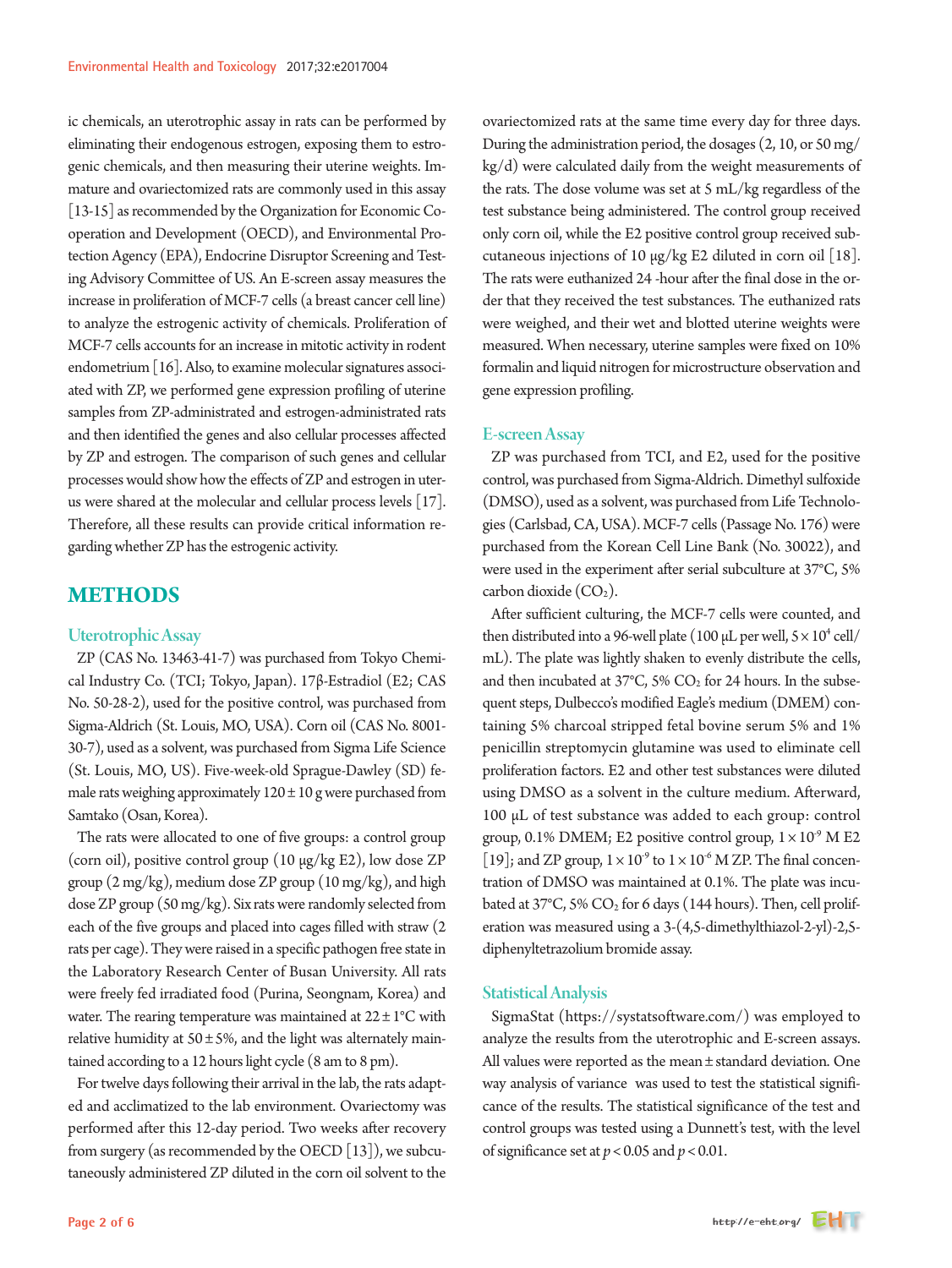Microarray experiments were performed under the following three conditions: 1) corn oil-administrated (control), 2) ZP-administrated, and 3) E2-administrated conditions. In each condition, total RNAs were isolated independently from two biological replicate uterus samples harvested for the uterotrophic assay in different rats using the RNeasy mini kit (Qiagen, Hilden, Germany). The RNA integrity was performed for the isolated RNA using Agilent Bioanalyzer 2100 (Agilent Technologies, Santa Clara, CA, USA): RNA integrity numbers for all the samples were larger than nine, which were appropriate for gene expression profiling. For each sample, RNA was amplified, reverse-transcribed using reverse transcription polymerase chain reaction (RT-PCR), and then hybridized to the Agilent Rat-028279, according to Illumina standard protocols. The probe intensities were obtained using SureScan Microarray Scanner (Agilent Technologies). The raw data were deposited in the GEO database (GEO accession ID, GSE89321).

### Analysis of Gene Expression Profiles

The probe intensities were normalized using the quantile normalization procedure. Using the normalized intensities, we performed the following comparisons: 1) ZP-administrated uterus vs. controls; and 2) E2-administrated uterus vs. controls. For each comparison, we used the integrative statistical method previously reported. Briefly, for each gene, we computed a T-value and log2 median-ratio by applying two-tailed *t*-test and log2-median-ratio test, estimated the empirical distributions estimated for the *t*-test and log2-median-ratio test by performing random permutations of the samples, and then calculated adjusted *p*-values for the *t*-value and log2-median-ratio for the gene. For each gene, the two *p*values from the *t*-test and log2-median-ratio test were combined to compute the overall *p*-values using Stouffer's method. Finally, the differentially expressed genes (DEGs) were selected as the ones having 1) the overall *p*-value  $\leq$  0.05; 2) absolute log2-fold-

Table 1. The effect of ZP on the uterine weight of Sprague-Dawley rats in the uterotrophic assay

|                 | Uterine weight (g) |                    |  |  |
|-----------------|--------------------|--------------------|--|--|
| Doses (mg/kg/d) | Wet                | <b>Blotted</b>     |  |  |
| Control         | $0.12 \pm 0.01$    | $0.11 \pm 0.01$    |  |  |
| F <sub>2</sub>  | $0.97 \pm 0.07**$  | $0.36 \pm 0.03$ ** |  |  |
| 0.01            | $0.13 \pm 0.01$    | $0.13 \pm 0.01$    |  |  |
| 7P              | $0.13 \pm 0.02$    | $0.12 \pm 0.02$    |  |  |
| $\overline{c}$  | $0.12 \pm 0.02$    | $0.12 \pm 0.02$    |  |  |
| 10              | $0.13 \pm 0.02$    | $0.12 \pm 0.02$    |  |  |
| 50              | $0.12 + 0.02$      | $0.12 + 0.02$      |  |  |

ZP, zinc pyrithione; E2, 17β-estradiol.

\*\**p*<0.01 compared to control.

changes larger than 0.58 (1.5-fold in the original scale). Cellular processes represented by the DEGs were identified as the gene ontology biological processes with *p*-value≤0.1 a default cut-off used by the Database for Annotation, Visualization and Integrated Discovery (DAVID) from the Expression Analysis Systematic Explorer method in DAVID software.

## **RESULTS**

## Uterotrophic Effects

Wet uterine weights and blotted uterine weights obtained from the uterotrophic assay are listed in Table 1. The wet and blotted uterine weights were significantly higher in the E2 positive control group than in the corn oil control group (6.7 and 2.7 times higher, respectively). Those volume differences were visually observable (Figure 1). Uterine weights remained unchanged after three consecutive days of subcutaneously administration of 2, 10, and 50 mg/kg/d ZP (Figure 2).

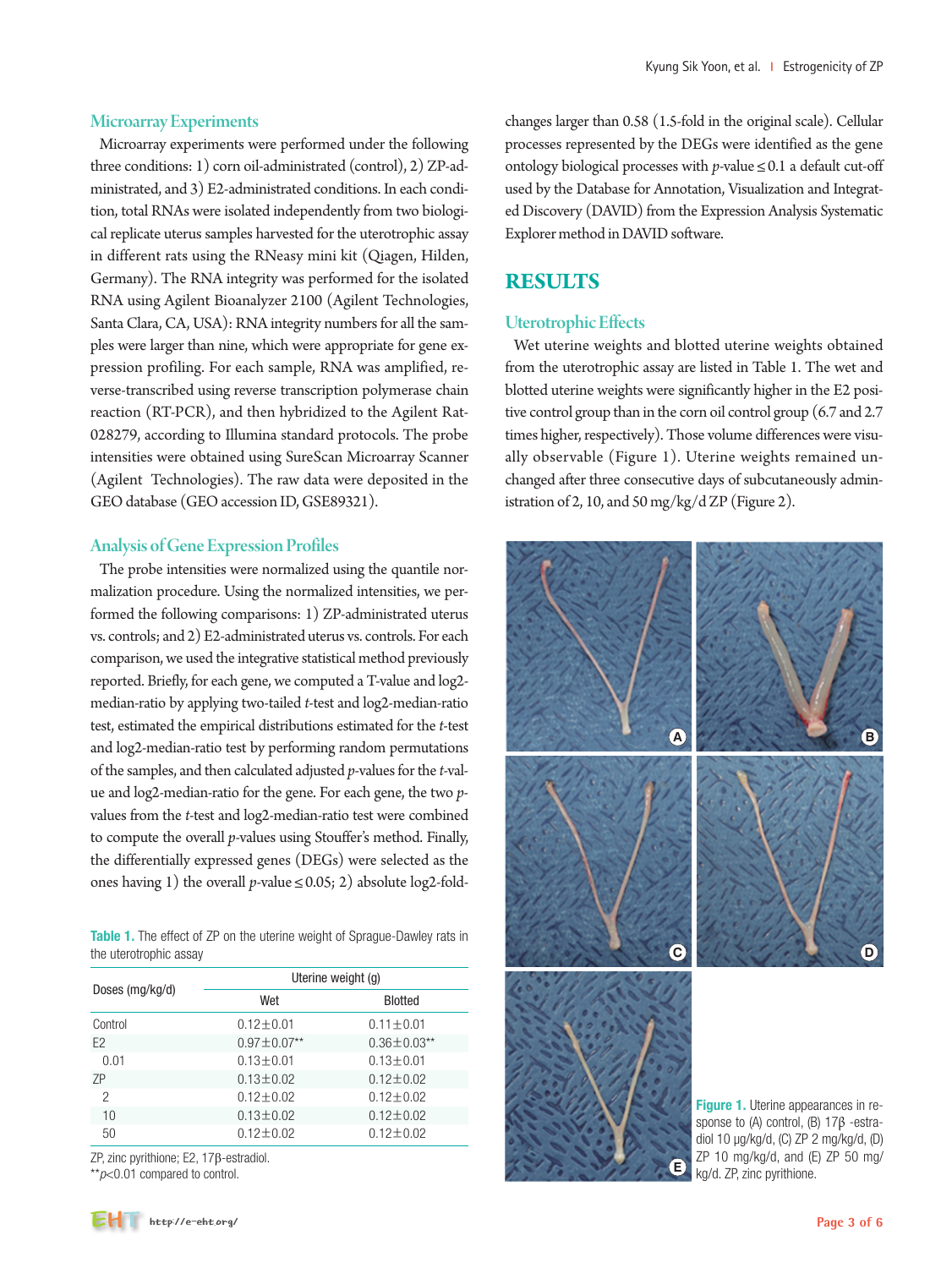

Figure 2. The effect of ZP on the uterine weight of Sprague Dawley rats in the uterotrophic assay. The control group received only corn oil. Data represent wet & blotted uterine weight of six animals per group. OVx, con-

|  |  |  |  |  | <b>Table 2.</b> The effect of ZP on MCF-7 cell proliferation in the E-screen assay |  |
|--|--|--|--|--|------------------------------------------------------------------------------------|--|
|--|--|--|--|--|------------------------------------------------------------------------------------|--|

| Concentration (M)     | A570            |
|-----------------------|-----------------|
| Control               | $0.91 \pm 0.05$ |
| $E2 10^{-9}$          | $1.47 \pm 0.07$ |
| $ZP 10^{-9}$          | $0.92 \pm 0.04$ |
| $ZP$ 10 <sup>-8</sup> | $0.93 \pm 0.05$ |
| $ZP$ 10 <sup>-7</sup> | $0.93 \pm 0.04$ |
| $ZP 10^{-6}$          | $0.70 \pm 0.09$ |

ZP, zinc pyrithione; A570, 570 nm; E2, 17β-estradiol.

#### E-screen Assay

Results of the E-screen assay are shown in Table 2. Proliferation of MCF-7 cell was significantly higher in the E2 positive control group than in the control group (0.1% DMSO) (Figure 3). No significant increase in MCF-7 cell proliferation was observed at  $1 \times 10^{-9}$  to  $1 \times 10^{-6}$  M ZP compared to that of the control group. However, we noted that cell viability was significantly reduced at  $1 \times 10^{-6}$  M ZP.

#### Gene Expression Profiling

Both the uterotrophic and E-screen assays revealed that the administration of ZP had no significant activity of estrogen. To confirm whether ZP had no significant shared effect with E2 at the molecular level, we performed gene expression profiling of uterus samples from ZP-administrated and E2-administrated rats and then performed the following two comparisons using the resulting gene expression profiles: 1) ZP-administrated samples vs. controls and 2) E2-administrated samples vs. controls. From the two comparisons, we identified the genes affected by ZP and E2 as 398 (218 up-regulated and 180 down-regulated) and 4738 (2163 up-regulated and 2575 down-regulated) DEGs in ZP-administrated and E2-administrated samples, compared to controls, respectively. To examine overlapping DEGs by considering their up-regulation and down-regulation together,



Figure 3. Effects of ZP on the proliferation of MCF-7 human breast cancer cells. Cells were exposed for 6 days to ZP  $(1 \times 10^{-9}$  to  $1 \times 10^{-6}$  M) or E2  $(1\times10^{-9}$  M) in Dulbecco's modified Eagle's medium supplemented with 5% charcoal stripped fetal bovine serum. Cell proliferation was determined by 3-(4,5-dimethylthiazol- 2-yl)-2,5-diphenyltetrazolium bromide assay. E2, 17β-estradiol; ZP, zinc pyrithione.\*\**p*<0.01.

we further categorized the DEGs into eight groups based on their differential expression patterns in the two comparisons. This categorization revealed 91 up-regulated and 104 downregulated genes showing shared up-regulation and down-regulation in the two comparisons. Thus, the two sets of the DEGs showed a significant (*p*< 0.01) number of shared up-regulated and down-regulated genes (195 of 398 genes affected by ZP, 49.0%), suggesting that a significant portion of the response to ZP was shared with that to E2 at the transcript level.

To understand whether cellular processes affected by ZP and E2 were also shared, we performed the enrichment analysis of gene ontology biological processes (GOBPs) for up-regulated and down-regulated genes by ZP and E2 using DAVID software. Of the GOBPs affected by E2, the processes related to hormone response (regulation of hormone levels and response to steroid hormone stimulus), metabolism (sterol/steroid and hexose metabolic processes), and protein folding were commonly up-regulated by ZP and E2 (Table 3). On the other hand, the processes related to hypoxic response (response to oxygen levels) were commonly down-regulated by ZP and E2. These GOBPs represented by the up-regulated and down-regulated genes could be considered as general stress responses to a chemical, such as ZP. Interestingly, however, in E2-administrated samples, the estrogen responses, more relevant to the estrogen activity, were represented by both up-regulated and downregulated genes by E2. In contrast, of them, only the responses represented by the down-regulated genes were shared between E2 and ZP. Taken together, these data suggest that ZP does not contribute to up-regulation of the estrogen response, but rather down-regulation of the estrogen response.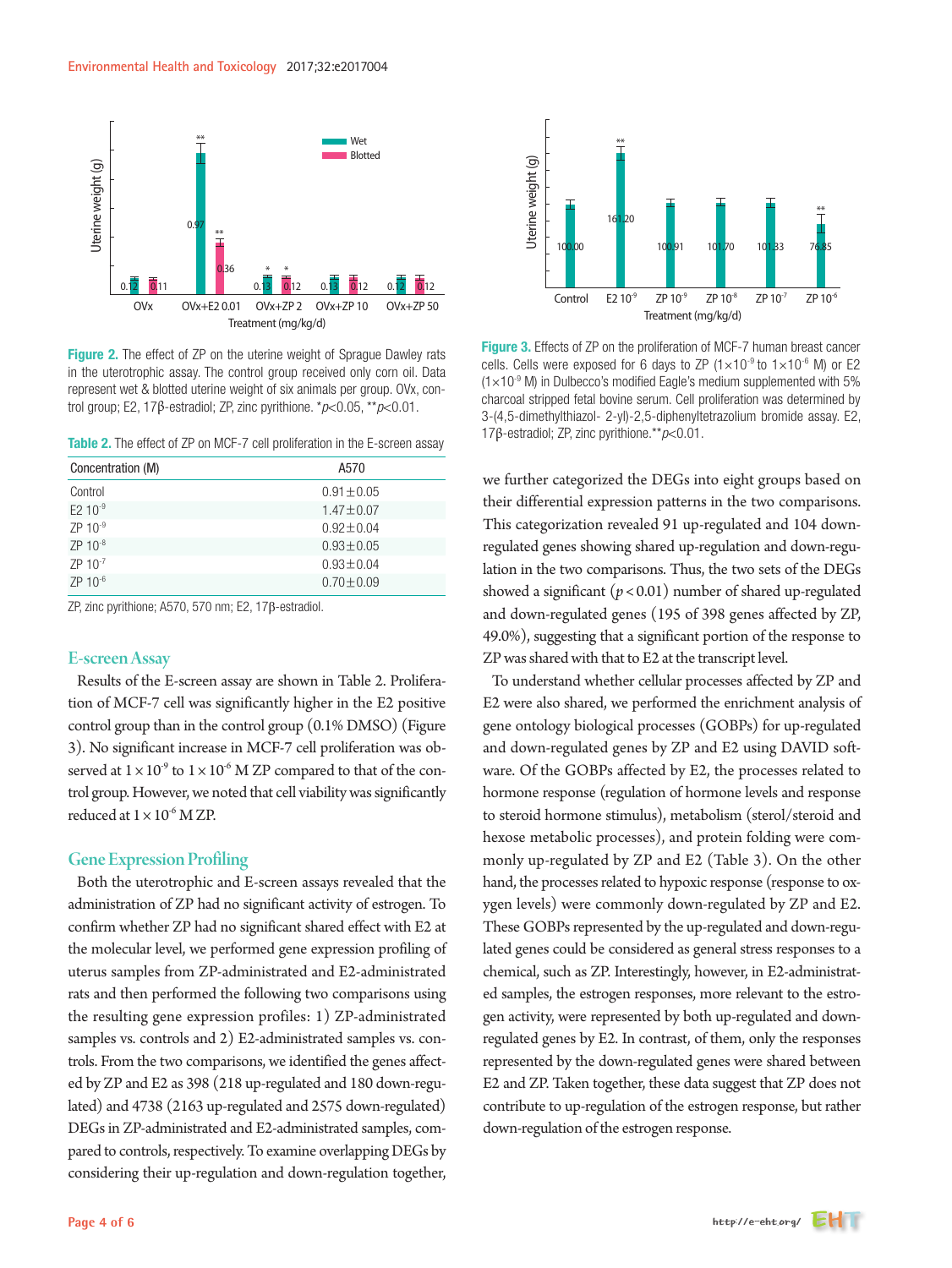|                                  | Up           |              | Down          |              |
|----------------------------------|--------------|--------------|---------------|--------------|
| Pathway                          | $E2$ up      | ZP up        | E2 Down       | ZP down      |
| Regulation of cell proliferation | 4.78E-07     | $1.00E + 00$ | 1.16E-02      | $1.00E + 00$ |
| Response to hormone stimulus     | 3.18E-06     | 1.43E-05     | 8.59E-04      | $1.00E + 00$ |
| Response to nutrient levels      | 8.68E-05     | 2.40E-05     | 1.98E-02      | $1.00E + 00$ |
| Epithelial cell differentiation  | 1.79E-04     | 3.80E-02     | $1.00 E + 00$ | $1.00E + 00$ |
| Epithelium development           | 2.20E-04     | 5.24E-02     | 3.79E-02      | $1.00E + 00$ |
| Response to drug                 | 3.78E-04     | 1.33E-03     | $1.00E + 00$  | $1.00E + 00$ |
| Homeostatic process              | 1.24E-03     | 1.74E-03     | 3.75E-02      | $1.00E + 00$ |
| Response to hypoxia              | 4.48E-03     | 3.08E-02     | 1.18E-03      | $1.00E + 00$ |
| Protein complex assembly         | 8.63E-03     | 2.78E-02     | 3.57E-02      | $1.00E + 00$ |
| Aging                            | 8.79E-03     | $5.54E-02$   | $2.41E - 02$  | $1.00E + 00$ |
| Rhythmic process                 | $1.00E + 00$ | 6.91E-02     | 3.13E-02      | 1.85E-02     |
| Skeletal system development      | $1.00E + 00$ | $1.00E + 00$ | 6.90E-04      | 8.21E-02     |

Table 3. GOBPs<sup>1</sup> represented by up- and down-regulated genes by ZP or E2 DEGs

Values are presented as enrichment *p*-values.

GOBPs, gene ontology biological processes; ZP, zinc pyrithione; E2, 17β-estradiol; DEGs, differentially expressed genes. 1

<sup>1</sup>GOBPs with  $p<0.1$  were considered as the ones represented by such genes.

# **DISCUSSION**

An uterotrophic assay of ovariectomized rats (an *in vivo* estrogenic activity screening method recommended by the OECD) showed that subcutaneous administration of ZP at 2, 10, and 50 mg/kg/d did not affect uterine weights. Moreover, an E-screen assay (an *in vitro* estrogenic activity screening method) of MCF-7 cells exposed to  $1 \times 10^{-9}$  to  $1 \times 10^{-6}$  M ZP did not show an elevation in estrogenic activity (i.e., MCF-7 cell proliferation did not increase). In fact, MCF-7 cell viability significantly declined at  $1 \times 10^{-6}$  M ZP. When the uterine samples collected for the uterotrophic assay were analyzed, we discovered that changes in gene expression in response to the hormone stimulus pathway were similar between the ZP and E2 groups.

In the uterotrophic and E-screen assays, no estrogenic activity for ZP was found. When combined with gene expression analysis, the findings indicate that changes in gene expression related to increased uterine weight do not necessarily correspond with estrogenic activity. ZP was tested estrogen receptor bioactivity from US EPA using Endocrine Disruptor Screening Program (EDSP). It showed ZP has some estrogenic activity (ER bioactivity, 0.237) [20]. According to the results, ER bioactivity of E2 was 0.935, bisphenol A 0.450, butyl paraben 0.251, 4-octylphenol 0.118, and 4-nonylphenol 0.088, among the substances known to be endocrine disruptors. But EDSP data do not provide a scientific basis, just supporting a conclusion that substances have potential for endocrine disruption. The endocrine disruption of chemicals should be evaluated by concluding comprehensive assessments of various *in vitro* and *in vivo* tests. Although we conclude that ZP does not have estrogenic activity, additional research into the neurotoxicity and skin toxicity of ZP is necessary for determining the safety of ZP.

# **ACKNOWLEDGEMENTS**

This research was financially supported by Changwon National University in 2015-2016.

# **CONFLICT OF INTEREST**

The authors have no conflicts of interest associated with the material presented in this paper.

## **ORCID**

Kyung Sik Yoon *https://orcid.org/0000-0001-5350-2125* Namhee Youn *https://orcid.org/0000-0003-1951-4725* Hyungyung Gu *https://orcid.org/0000-0001-6669-9342* Seung Jun Kwack *http://orcid.org/0000-0001-6585-227X*

## **REFERENCES**

- 1. Gupta M, Mahajan VK, Mehta KS, Chauhan PS. Zinc therapy in dermatology: a review. Dermatol Res Pract 2014;2014:709152.
- 2. Bibi Nitzan Y, Cohen AD. Zinc in skin pathology and care. Zinc in skin pathology and care. J Dermatolog Treat 2006;17(4):205-210.
- 3. Scientific Committee on Consumer Safety. Opinion on zinc pyrithione: COLIPA n° P81; 2013 [cited 2017 Feb 15]. Available from: file:///C:/Users/user/Downloads/NDAQ13004ENN\_002.pdf.
- 4. Gupte TE, Gaikwad UV, Naik SR. Experimental studies (in vitro) on polyene macrolide antibiotics with special reference to hamycin against Malassezia ovale. Comp Immunol Microbiol Infect Dis 1999;22(2):93-102.
- 5. Warner RR, Schwartz JR, Boissy Y, Dawson TL Jr. Dandruff has an altered stratum corneum ultrastructure that is improved with zinc pyrithione shampoo. J Am Acad Dermatol 2001;45(6):897-903.